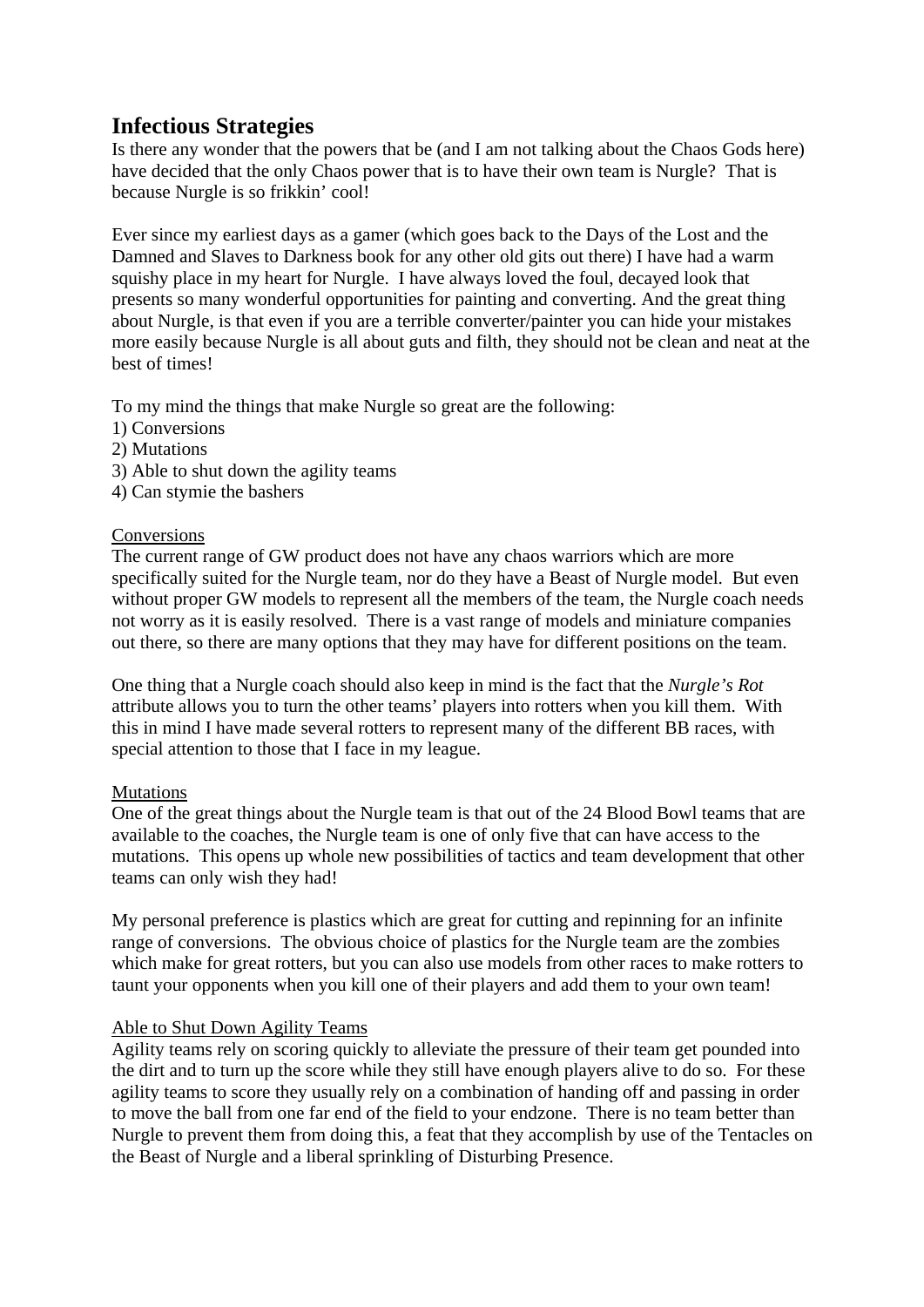One of the great things about this team is the potential to have five players who start with Disturbing Presence which, if properly played, is bound to put a damper on any intended passing game. A cool thing about Disturbing Presence is that it is one of the few skills that you do not even have to be standing to be able to use (can you think of the other two?) The trick is to not over commit the players with Disturbing Presence and allow them flexibility to move to where the throw or hand off will be made or where the catch will be received. It is amazing to see how the coaches of the AG4 players are so spoiled that they will not even want to throw a quick pass when it is only on a 3+! I will make some suggested line-ups for the agility teams to maximize the use of Disturbing Presence.

### Can Stymie the Bashers

In order to be successful at Blood bowl you have to roll as few dice as possible, while forcing your opponent to roll more dice than they want to. Not only is the Nurgle team blessed with tons of players with Disturbing Presence, but those same players also have Foul Appearance which can frustrate teams that need to remove players from the pitch in order to increase their hopes of scoring.

Against most bashy teams (i.e. those that do not play a passing game) a standard set up for Nurgle is to put the four warriors on the front line. Their S4 means that most teams are going to get one dice at best against them (without assists) couple this with the fact that there is a 1 in 6 chance of having the block nullified by the Foul Appearance.

A variation of the set up would be when you can expect to be out muscled on the front line. This may be if you are facing a Khemri or Lizardman team or a developed Orc or Chaos team with loads of Guards. In this case, you put three rotters on the front line to take one for the team. Line up the four warriors behind them, and dare the opponent to follow up their players into the TZs of the unscathed warriors. You then have the strength advantage and give them a taste of their own medicine as you beat those players back.

## **Nurgle Playbook**

Every player is going to have their own way of playing a team, and having trolled through enough forums I know that there are a lot of people out there who disagree with the way that I choose to set up the Nurgle team. For sake of completeness I will include some team variations, with a brief word on each, but will go into more depth with the team that I have played extensively and feel, in my own opinion, is the best one.

### "Running Game" Team

| 1 Beast of Nurgle       | 140K |  |
|-------------------------|------|--|
| 2 Warriors              | 220K |  |
| 3 Pestigors             | 240K |  |
| 4 Rotters               | 160K |  |
| 3 Re-rolls              | 210K |  |
| 3 AC/CL (or 30K Banked) |      |  |

Many people swear by the pestigors, and would rather bulk up on these than the warriors. They are the fastest members of the team and with a better agility than the warriors can be relied upon for scoring most of your TDs win the games, right?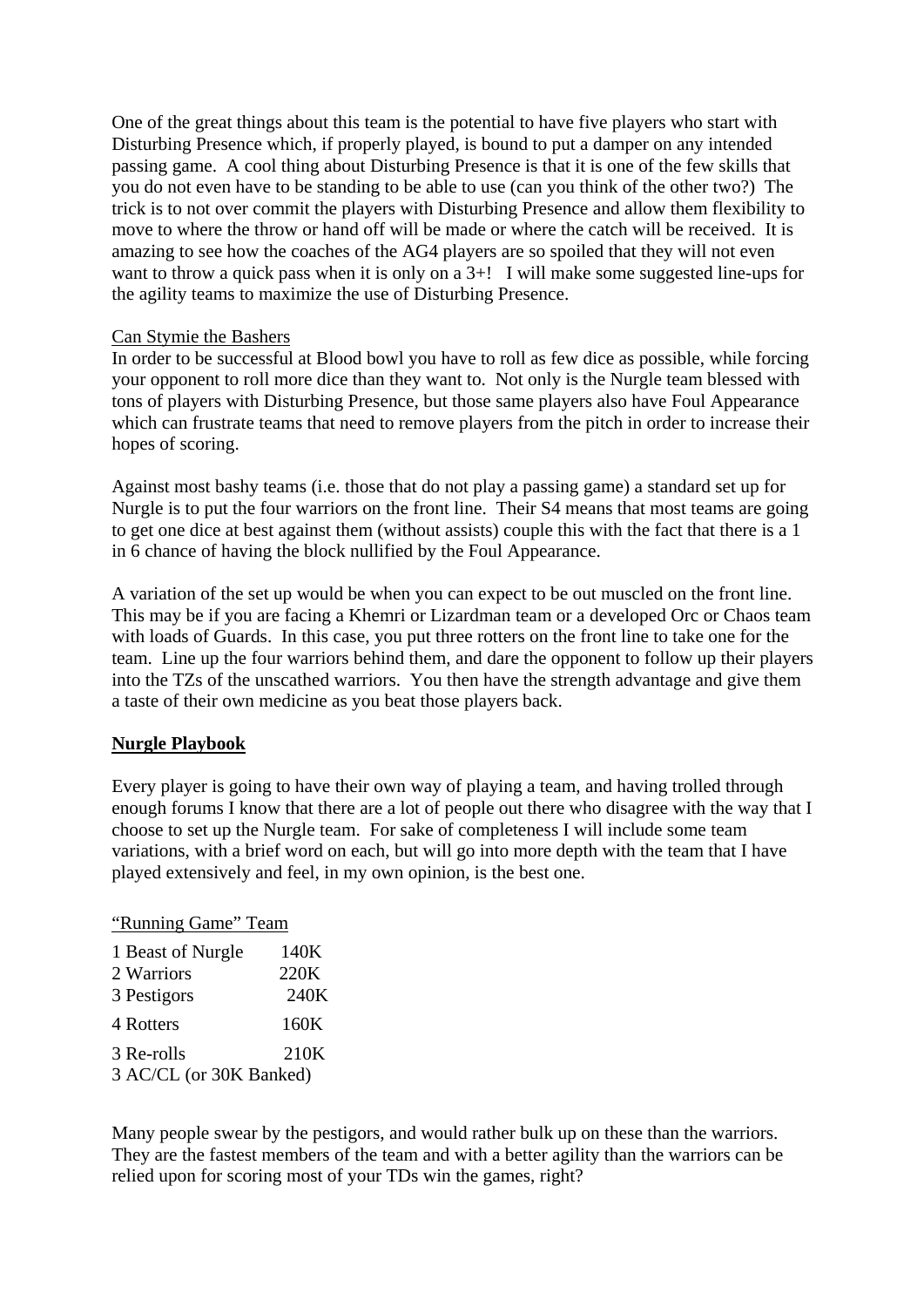But pestigors lack the strength (except on the blitz) which means that many times they will be hit for 2 dice. The beast is great, but you cannot rely on the beast for making the bulk of your attacks. In fact the beast is best when *not* attacking (more on that later)

Including the beast is great, but the beast is only one player. By taking it right away, you are placing too much faith in a player that is unreliable at best. You are also losing out on the spreading of the Disturbing Presence and Foul Appearance that can be utilized to better effect with four warriors than it can be the solitary beast. Not only this but in the development of your team, you are limiting your block and other skill that will be coming to your team early (you will have to wait to buy the warriors and then for them to skill up).

Also without the full four warriors you are losing out on your ability to form a really strong cage with which to protect your ball carrier. This team would rely on rotters making the bulk of the cage or quick passing plays which are going to be higher risk of turnovers and ultimately losing control of the ball.

The nice thing about this team is that all you have to focus on buying is more warriors. Take journeymen for any rotters who die and buy more warriors until you get all four. But also consider then that the warriors take a long time to skill up, so you want to have them ASAP, and by lacking the muscle from the onset you are putting the rest of your team at risk of needing tobe replaced.

"The Slow and Steady Team" 4 warriors 440K 1 pestigor 80K 6 rotters 240K 3 RR 210K 3 AC/CL (or 30K Banked)

I quite like this one and have used it before in league play. The team has a healthy infusion of reliable strength with the four warriors and enough Foul Appearance and Disturbing Presence to upset most teams. The 3 rerolls are nice too as the team is prone to screwing up without their build in rerolls. I feel more comfortable with 3 RR when starting the game.

I would rather have the reliable strength of the four warriors over the beast any day. Too many times has the beast gone stupid leaving me vulnerable or releasing some stray gutter runner he had in his Tentacles. Not only that, but with the Really Stupid, I find that I am having to alter strategies just so I can give the beast a "babysitter" to help him pass his Stupid roll. But having said all that, the beast is so very useful to have on the team, and when it develops, it can become a real nightmare for the other teams. But the beast is likely to be the slowest member of your team to develop, and so the sooner it starts on your team, the better!

Another downside to this team is he lonely pestigor. Pestigors are valuable members of the team to move the ball and act as blitzers and safeties. But with only S3 nd AV8, they can be all too easily removed. With only one of the team, you can be sure that your pestigor is going to have a pretty large bullseye painted on him!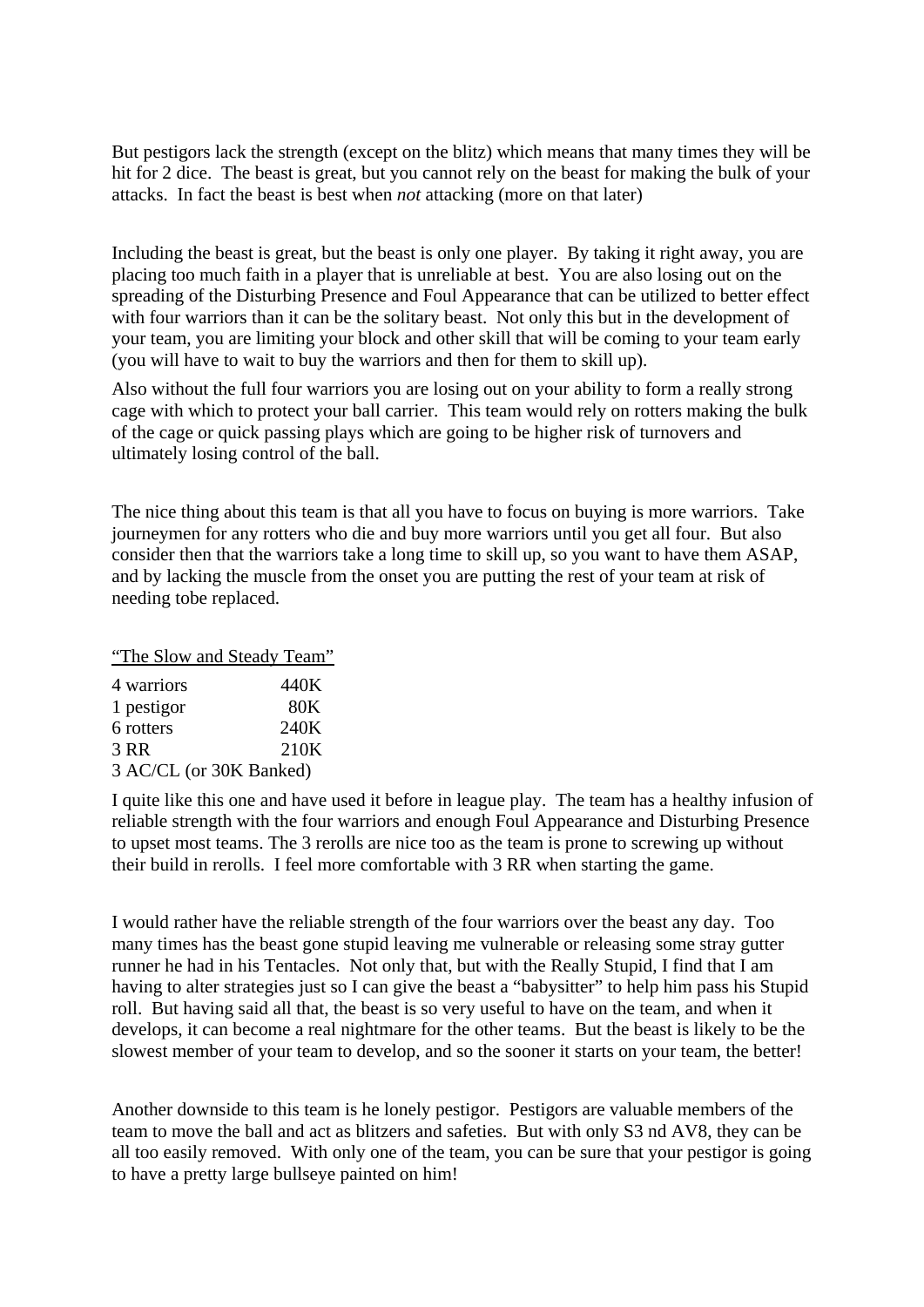| "All or Nothing" team   |      |  |
|-------------------------|------|--|
| 1 Beast of Nurgle       | 140K |  |
| 4 Warriors              | 440K |  |
| 2 Pestigors             | 160K |  |
| 4 Rotters               | 160K |  |
| 1 RR                    | 70K  |  |
| 3 AC/CL (or 30K Banked) |      |  |

This team gives you the best of the positionals including two of the pestigors. What it lacks is enough rerolls to be really viable. The Nurgle team does not have enough rerolls built into the team and with no block skills means that you are going to be needing more than one reroll to have a decent chance of success.

There is a band-aid solution that I prefer which leads me to ...

# **My Preferred Starting Roster**

| 1 Beast of Nurgle | 140K |
|-------------------|------|
| 4 Warriors        | 440K |
| 1 Pestigors       | 80K  |
| 5 Rotters         | 200K |
| 2 RR              | 140K |

This is a variation on the "All or Nothing" team roster. By exchanging a pestigor for another rotter and using up the banked funds, you are able to capitalize on all of the positionals. The Nurgle team needs to play to it's strengths which are it's strong warriors, the beast and the ability to shut down block and passing plays.

The team starts with fewer rerolls than I would normally like, but on a doubles roll for any of the rotters, I would take Leader until I am able to buy more. Doubles on any of the other players has more valuable choices (see *Skilling Up Your Players* below).

Having only one pestigor leaves the problem mentioned before, that he is going to be a target for the opponents' teams. There is no getting around this, and even when you have more than one, they will *all* be targets. So get used to it! The important thing to remember, is that given that they are the best choice for ball carriers, they will be the ones who will skill up most easily (quick passes and TDs), so they are really the best choice for buying later as they will not take as long to gain those SPPs and skills.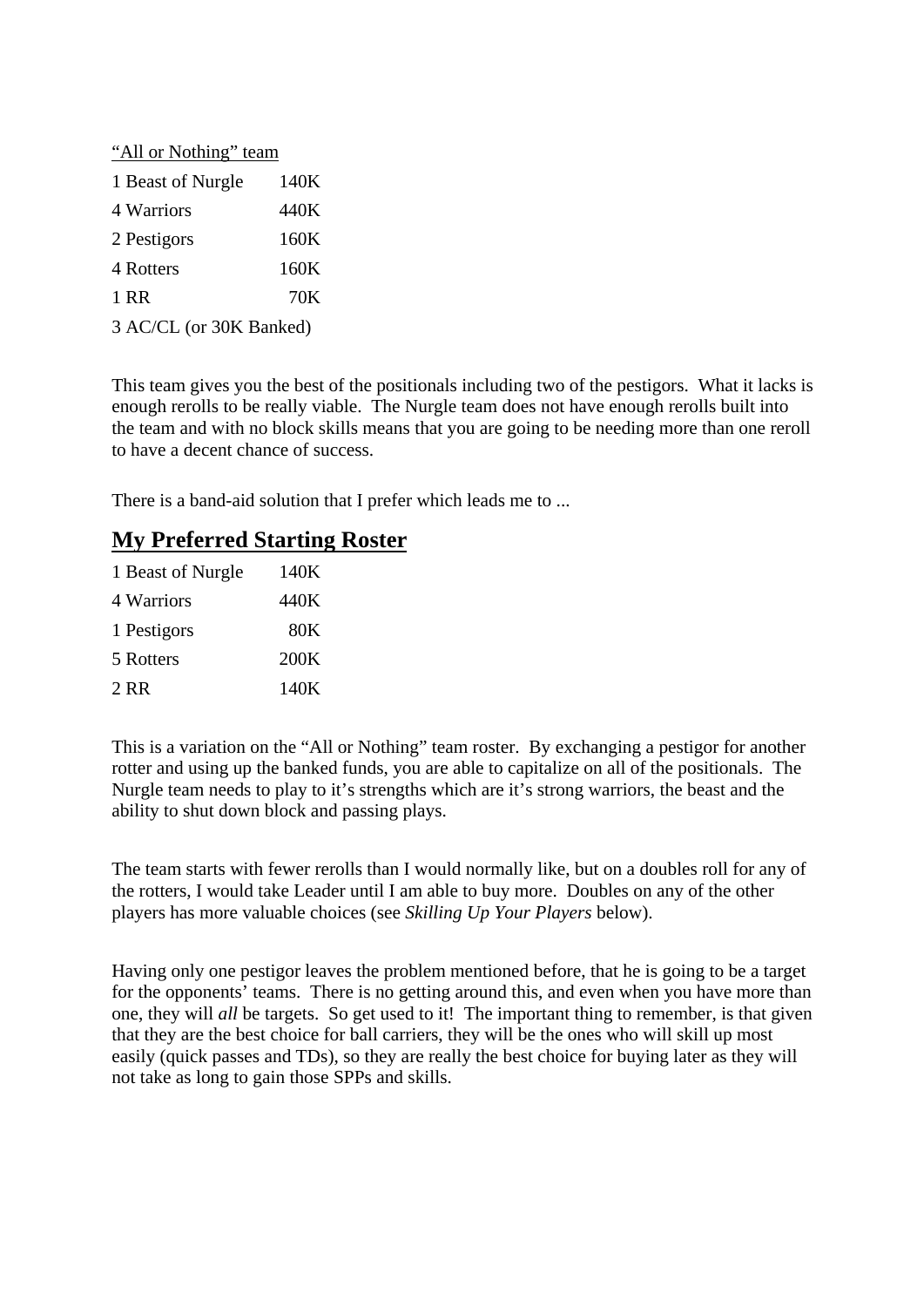### **Skilling Up Your Players**

The following shows what skills are best taken by each of the positions on the team along with which stat increases you should take and which you should ignore. The skills are listed in order that they are best taken. In the case where a regular skill is in bold, is because it should be taken before any of the doubles rolls.

### *Bashy Nurgle Warrior:*

Regular: **Block**, (Mighty Blow then Claw) or Guard, Stand Firm

Doubles: Dodge, Leader

Stats: MA/Av - Yes (Either), Strength - Oh baby yes! Agility - Other skills may be more useful

### *Anti-Dodgy Nurgle Warrior:*

Regular: **Block,** Tentacles, Tackle, Mighty Blow, Break Tackle

Doubles: Dodge, Leader

Stats: MA/Av - Yes (Movement more than Armour), Strength - Always good! (Go for tentacles after and you have another beast of Nurgle!) Agility - Other skills may be more useful.

*Ball Mover Pestigor (definitely the first and the most common on the team)*

Regular: **Extra Arms,** Block, Big Hand, Two Heads, Kick Off Return

Doubles: Dodge, Pass, Accurate, Jump Up, Sure Feet, Sprint

Stats: MA/AV - Yes (Either are useful), Strength - Yes! Agility - Yes!

## *Safety Pestigor (you should only need one of these on the team, unless you are in a very high agility league)*

Regular: **Wrestle**, Strip Ball, Frenzy, Tackle, Extra Arms (to get the ball back in your control, after you knocked the ball carrier down, if no one else is available)

Doubles: Dodge, Diving Tackle, Jump Up

Stats: MA/AV - Yes (Either are useful), Strength - Yes! Agility - Yes

### *Rotters on the line*

Regular: **Block**, Fend, Dauntless Doubles: Guard, Dodge, Thick Skull Stats: MA/AV - Yes (Armour is more useful), Strength - Yes! Agility - Yes

*Rotters in the Field*

Regular: **Kick (only one needs this)**, **Block,** Extra Arms or Claw Doubles: Dodge, Mighty Blow, Guard, Thick Skull Stats: MA/AV - Yes (Either are useful), Strength – Yes, Agility - Yes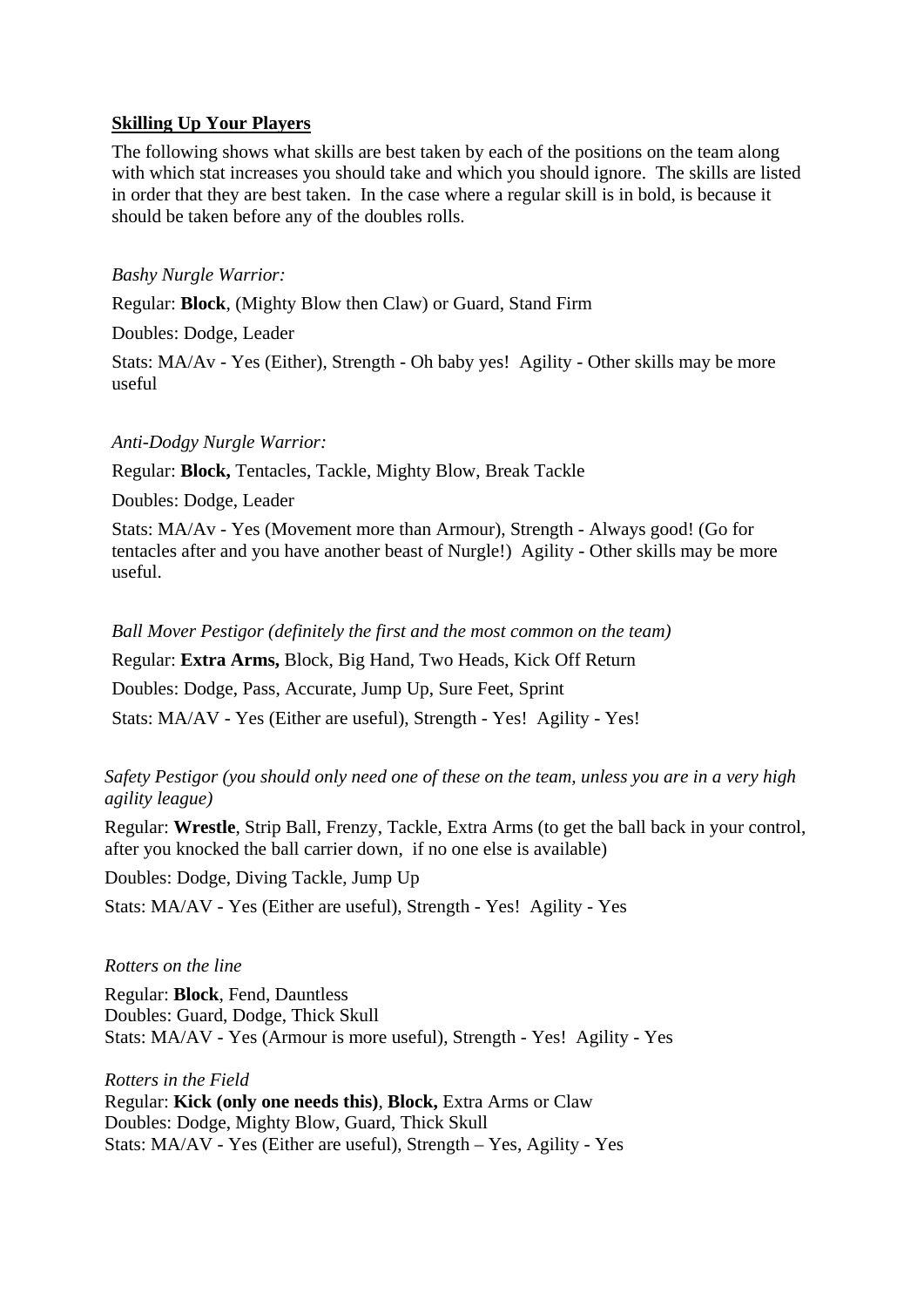### *The Beast!*

Regular: **Break Tackle, Stand Firm** (which one you takes first depends on whether you expect people to try to hit your Beast, or sacrafice a player and put the Beast into a TZ), Guard, Grab, Thick Skull Doubles: **Block,** Dodge, Prehensile Tail, Pro Stats: MA/AV - Yes (Movement is more useful), Strength – Yes, Agility - No

Offensive setup (standard) - *this will be done without the Beast - Beast will come later* -Setting up the cage

Defensive Setup - *this will be done without the Beast - Beast will come later* -vs bashy -vs agility Beast -use in setups (offensive/defensive) - how to get the most out of it -how NOT to use it

On the defense keep the Beast off the front line - keep it somewhere near the back with a babysitter and then pounce on one of the GRs as they move into a scoring position. Keep the warriors spread out on the front line to ensure that their disturbing presence makes it less likely that he will be attempting any passes or hand offs. Disturbing Presence is going to be a huge thing for you - make sure that you try to ensure that your warriors are all over the pitch to disrupt the skaven passing plays.

By keeping your warriors spread out in this manner you will be reducing the chances that he will be making any moves with his 1-turn scorer as it will mean that he will have to be on the line of "screamage", and consequently in the zone of one or more warriors. He may try to set this up on a later turn so watch out for it.

When the GRs bust through (and they will) get a beast onto one (or more if you are lucky) and then just SIT THERE. DO NOT try to block them with the beast for fear that it will go stupid and then it's tentacles will be of no use. Block with other players (if you can keep the GRs in the beast's tackle zones - certainly not something to do if the GRs have Side Step!)

On offense, hold the warriors off the front line and make them the posts of your cage. move up slowly and methodically, pounding as you go. Use the Beast as little as possible - more in the duty of holding players with his tentacles than trying to inflict any real damage.

One thing to consider is that if you win the coin toss - kick to him. You [i]want[/i] him to score quickly (well you don't want him to score at all, but let's be realistic - properly played skaven can be almost impossible to stop!). He should score on the second or third turn. You then take the whole rest of the half to move up slowly, pound the snot out of him and then score on the last turn. He then kicks again to you in the second half and you move up slowly again taking the whole half to score which should leave you at 2-1 your favour with him only having one turn to score. Ideally his one-turn scorer should be out of the game by this time, but if not - you know what his play will be and just ensure that you are getting the DP as